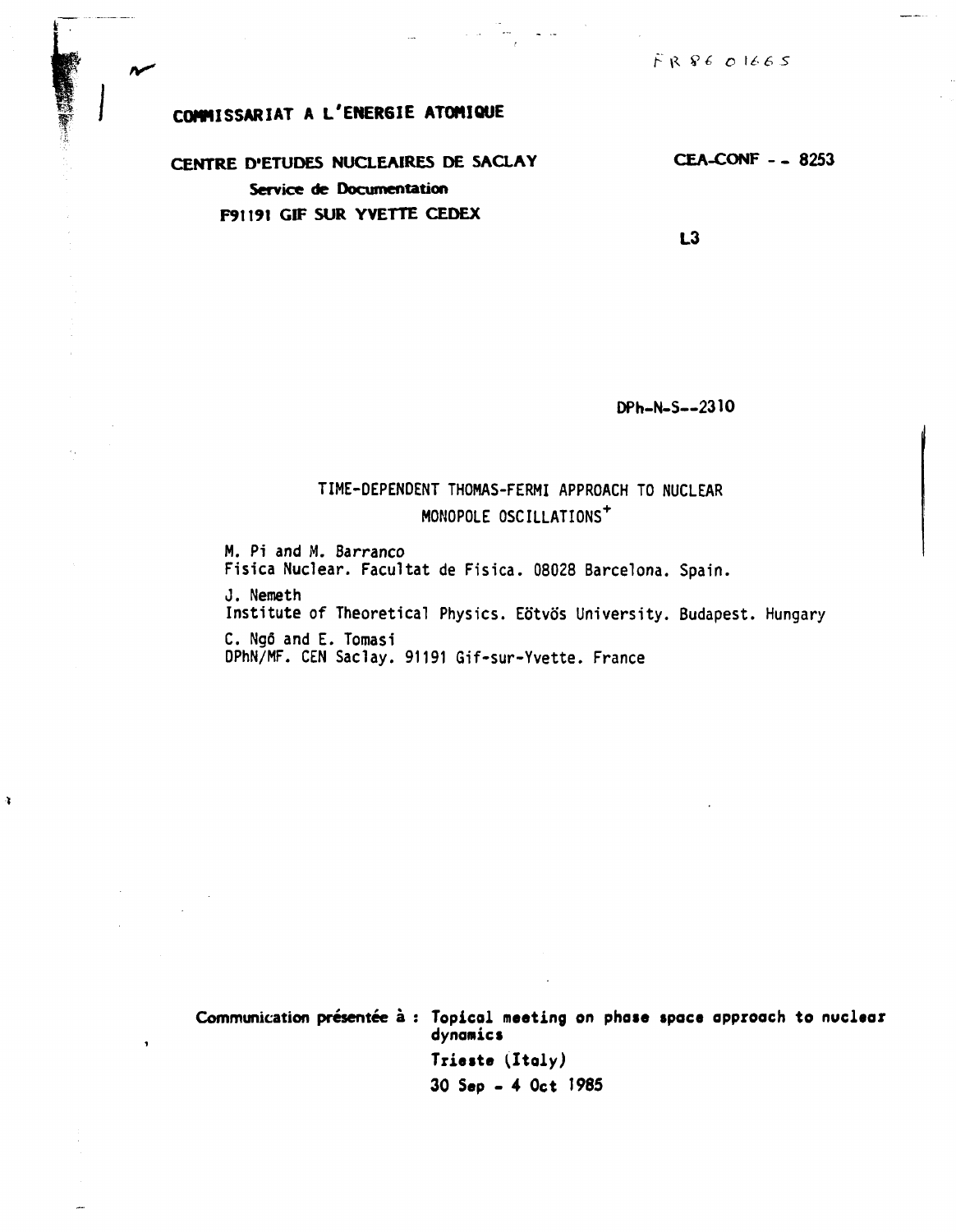## TIME-DEPENDENT THOMAS-FERMI APPROACH TO NUCLEAR MONOPOLE OSCILLATIONS<sup>+</sup>

**Contractor** 

**M.** Pi and M. Barranco Fisica Nuclear. Facultat de Fisica. 08028 Barcelona. Spain.

J. Nemeth

 $\mathbf{r}$ 

Institute of Theoretical Physics. Eötvös University. Budapest. Hungary

C. Ngo and E. Tomasi D.Ph.N/MF. CEN Saclay. 91191 Gif-sur-Yvette. France

\*Supported in part by the CAICYT (contract num. 1348/82)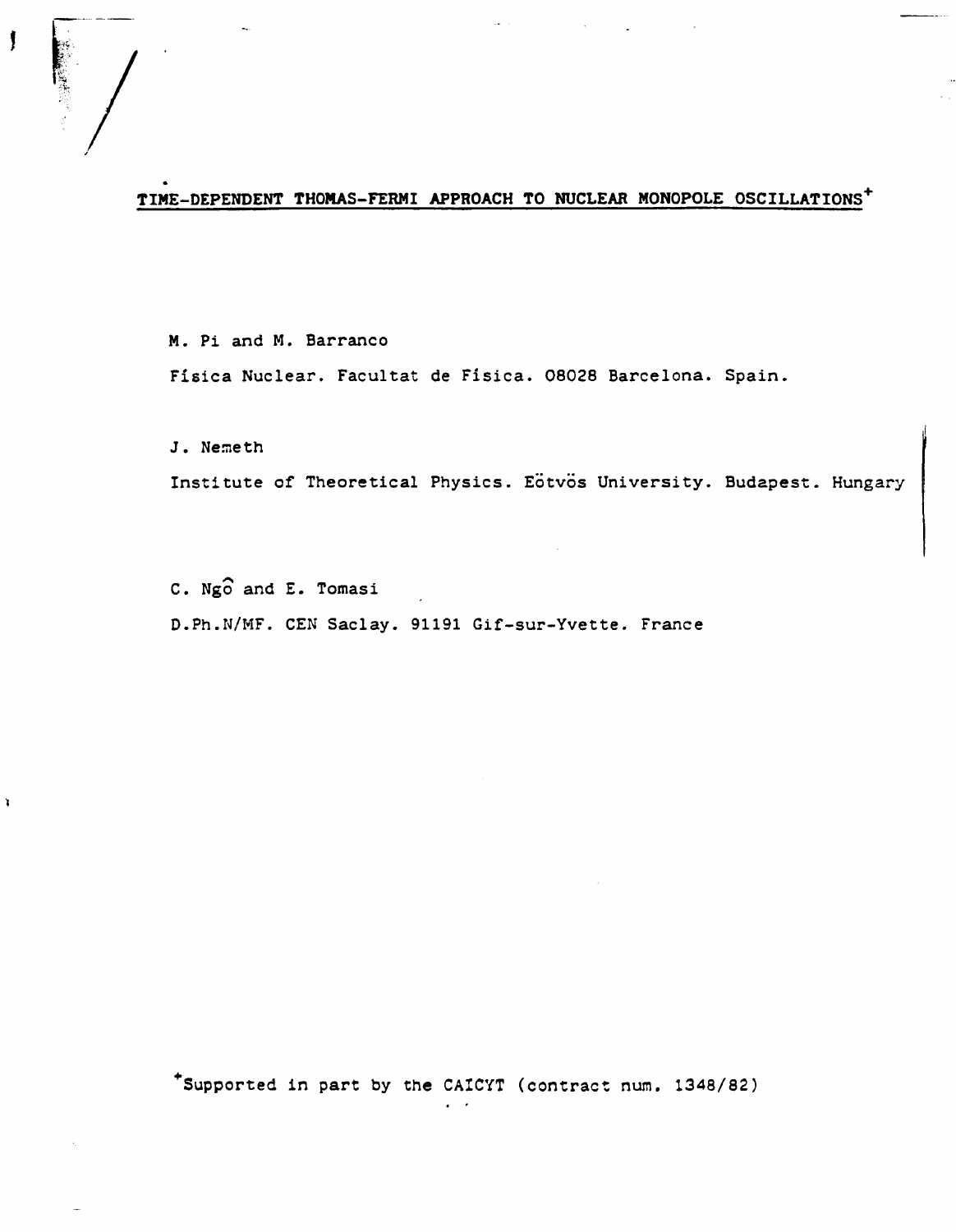#### **Abstract**

 $\overline{\mathbf{b}}$ 

h

**A Time-dependent Thomas-Fermi (TDTF) method has been used to study nuclear monopole oscillations and in particular, the semiclassical strength function S(E). An analysis of the S(E) moments, obtained by suitable integrations, shows that these results are in good agreement with data previously obtained from static Thomas-Fermi calculations.** 

**2**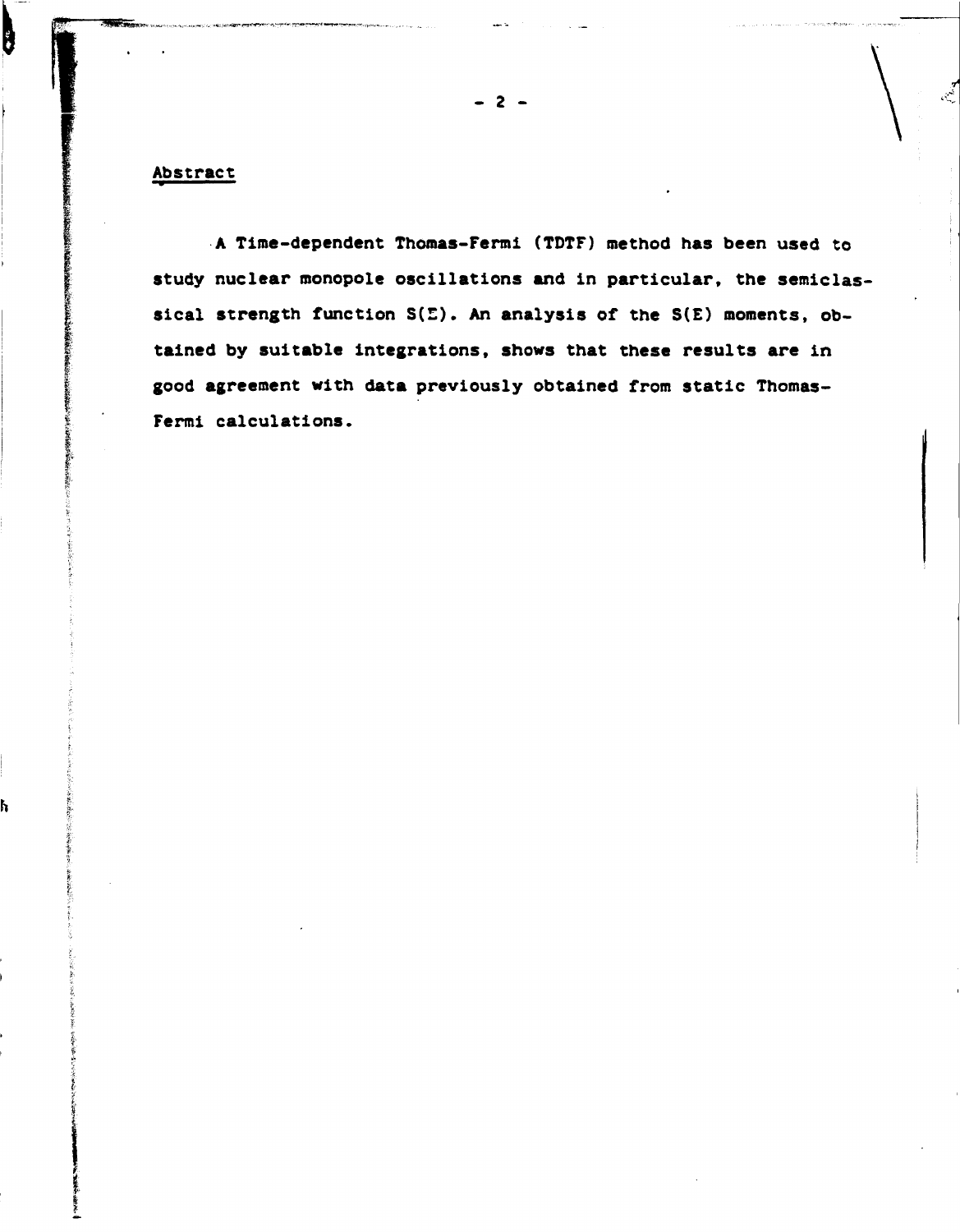**In the last years. Nuclear Hydrodynamics has been widely applied to static and dynamic problems (see ref. 1 and references therein) . It is possible to cast the hydrodynamical equations in a form quite similar to the one adopted for the standard time-dependent Har**tree-Fock equations  $[2-5]$ .

**In the present note we want to emphasize how that procedure can be applied and delineate some of its potential capabilities, rather than compare its theoretical results with the corresponding experimental data. The equations in question will only be applied to small amplitude, zero temperature monopole oscillations.** 

**Our computational procedure is based on the well known fluid dynamics equations (see sect. 13.3.4 of ref. 1 for notation):** 

$$
\vec{g} = -\vec{\nabla} \left[ g \vec{\nabla} S \right]
$$
 (1)

$$
-m\dot{S}=\frac{1}{2}m(\vec{\nabla}S)^{2}+\frac{\delta e\,[S]}{\delta g}\tag{2}
$$

**where e£ç3 <sup>i</sup> s tn <sup>e</sup> modified BKN potential energy density [6} plus the Thomas-Fermi (TF) expression for the kinetic energy, including the Weizsacker correction. Introducing the fictitious wave function** 

h

$$
Y(r, t) = \rho^{1/2}(r) e^{\frac{i m}{4} S(r, t)}
$$
 (3)

eqs. 1 and 2 can be combined  $[2-5]$  into a single time-dependent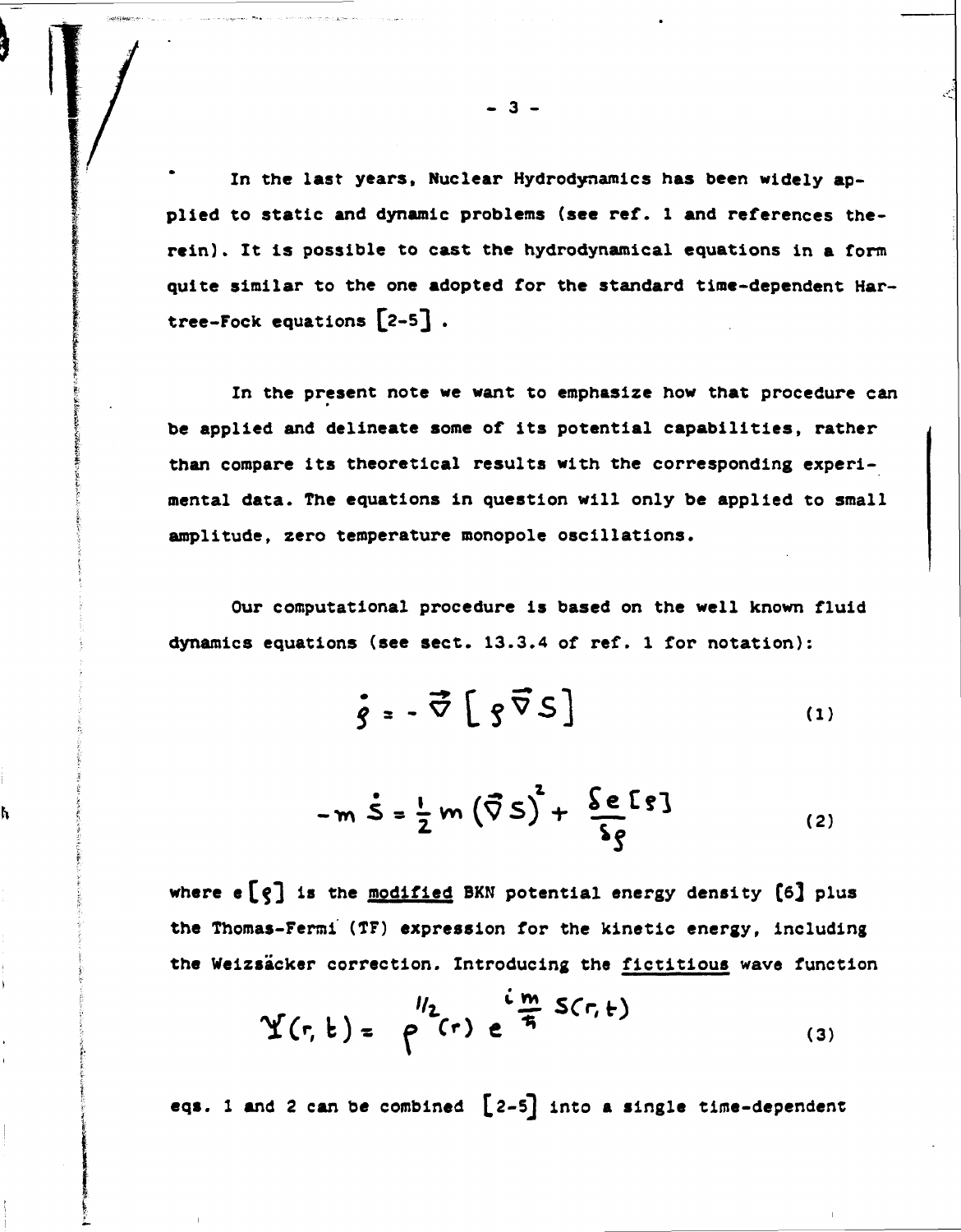**Schrodinger equation:** 

● 「このこの「この」と、「「この」と、「この」と、「この」と、「この」と、「この」と、「この」と、「この」と、「この」

ħ

$$
i \frac{1}{\lambda} \frac{\partial}{\partial t} \Upsilon(r, t) = -\frac{\hbar^2}{2m} \bigwedge \Upsilon(r, t) + \bigvee \Upsilon(r, t) \qquad (4)
$$

where the single particle potential V is given by

$$
V = \frac{\delta e [3]}{\delta g} + \frac{\hbar^2}{2m} \frac{\Delta g''^2}{g''^2}
$$
 (5)

**Obviously, eqs. 1-5 hold for both protons and neutrons. In order to compute the pertinent isoscalar (IS) monopole oscillations with this dynamical method one uses, as initial condition, the static self-consistent equilibrium solution obtained with the same force as the one used in the dynamical case, pertaining to the constrained Hamiltonian** 

$$
H + \lambda < r^2 > \equiv H + \lambda \int r^2 g(r) d\vec{r}
$$
 (6)

**Coulomb interaction has not been included and we have restric**ted ourselves to N=Z nuclei. The value of  $\lambda$  has to be small enough so that linear response theory applies. We used  $\lambda = 0.02$  MeV fm<sup>-2</sup> **and verified that the results obtained were insensitive to its precise value. The static solution was then allowed to evolve in time**  according to eq. 4, using a time-step of  $\Delta t = 0.25 \times 10^{-23}$  s for a time of about 2.5 x  $10^{-21}$  s. The calculations were performed within a simulated sphere of 20 fm and an r-step of  $\Delta$  r=0.10 fm.

 $2^{16}$ **Figures 1 and 2 show the time evolution of**  $\left\langle \mathbf{r}^{\mathsf{c}}\right\rangle$  **/A for**  $\mathbf{r}^{\mathsf{c}}$ **0 40 and Ca respectively. The weakly damped oscillations observed in** 

**- 4 -**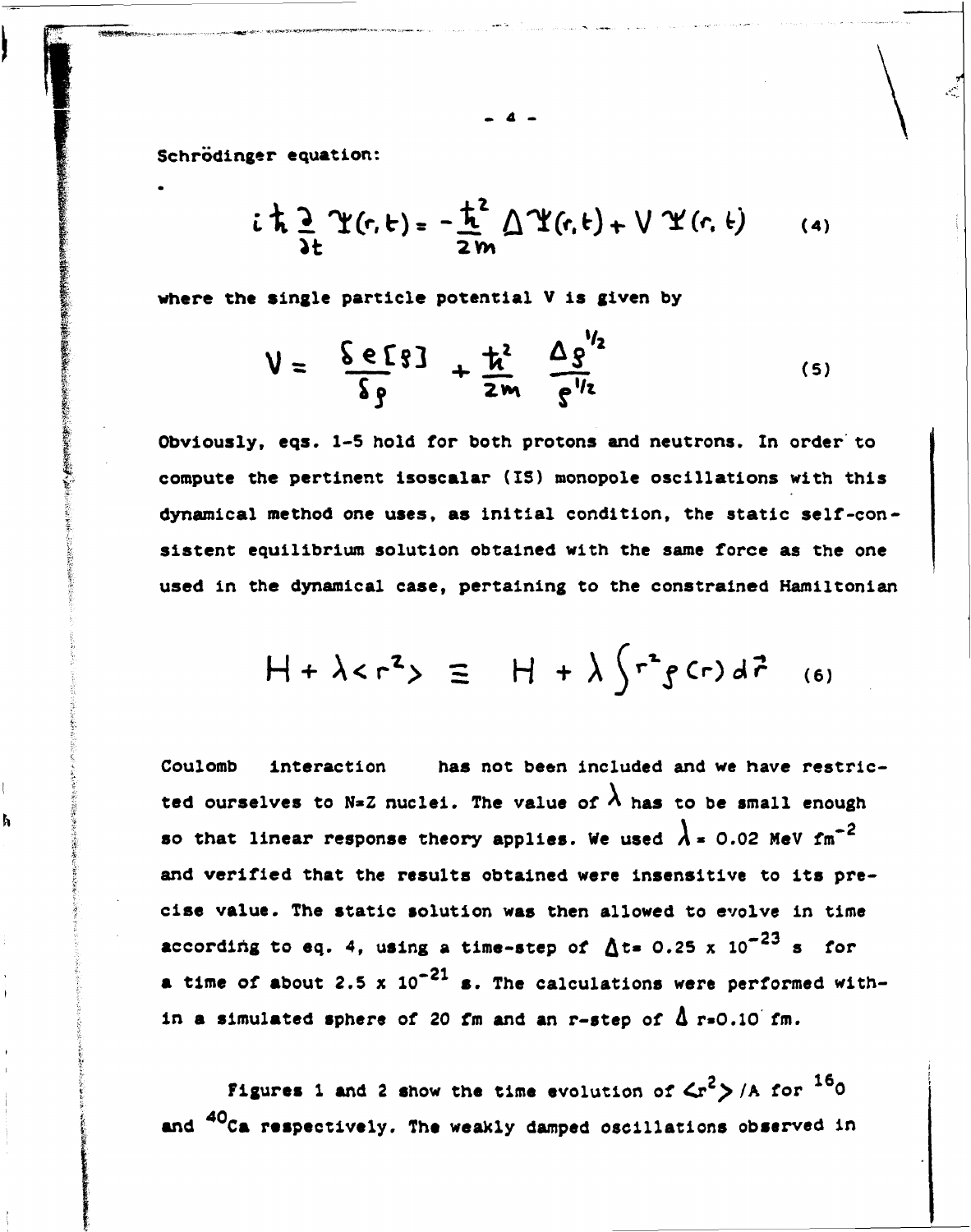$40<sub>6</sub>$ **the figures present unambiguous periodic behaviour. For Ca, an al** most pure harmonic oscillation of period $\sim 1.3 \times 10^{-22}$  s corresponding to a collective energy of  $\pi \omega \sim 31.4$  MeV can be clearly distinguished. For <sup>16</sup>0, small beats can be discerned in the oscillation, but one can still extract a value of  $\hbar\omega\omega$ <sup>35</sup> MeV by simple inspection for the energy of the mode. This rather high value for the ener gy of the IS monopole resonance (or breathing mode) is due to the high value of the compressibility of the BKN force  $(\sim 350$  MeV), a behaviour displayed by all Skyrme and similar forces currently used in TDHF calculations  $[7,8]$ . Similar qualitative results were obtained in ref. 9 using TDHF. **<sup>8</sup> 3 \* Siraila <sup>r</sup> qualitative results were ob-**

**One may obtain the IS monopole strength function by Fourier**analyzing figures 1 and  $2 \begin{bmatrix} 7 \end{bmatrix}$ . Introducing the IS monopole strength **function** 

$$
S(\omega) = \frac{1}{\hbar} \sum_{k} |\langle \sigma | \tau^{2} | \kappa \rangle|^{2} \delta(\omega - \omega_{k})
$$
 (7)

**where**  $\langle 0 \rangle$ **is the ground state and**  $\langle k \rangle$  **an excited state of energy**  $\eta(\omega)$ it can be shown  $\begin{bmatrix} 4, 7 \end{bmatrix}$  that

$$
S(\omega) = -\frac{2\omega}{\lambda \eta} \int_{0}^{\infty} \langle r^{2}(t) \rangle - \langle r^{2}(0) \rangle \, d\omega \, \omega t \, dt_{(8)}
$$

**where r(t) is the nuclear radius at time t. It is worth emphasizing that eq. 8 was obtained using first order perturbation theory**   $[4]$ . An identical expression is obtained when the state  $\mathfrak{X}(r, k)$ which evolves in time, is the TDHF state and the static states  $|k\rangle$ and energies  $\tilde{n}\omega_{\mu}$  are RPA quantities  $\begin{bmatrix} 7 \end{bmatrix}$ . In these cases,  $S(\omega)$ **would be the exact or the RPA strength function, respectively. No** 

**- 5 -**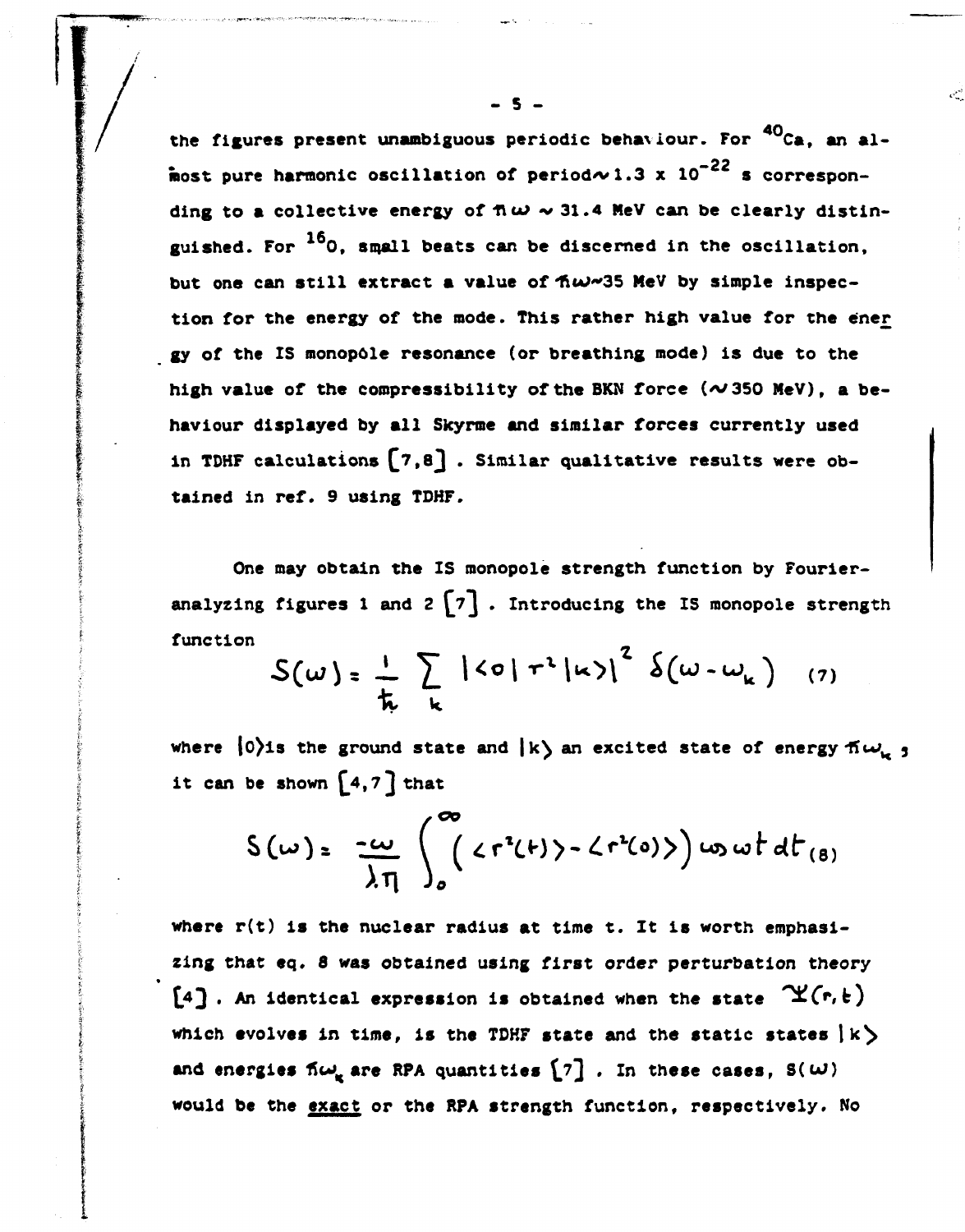**such theorem (eq. 8) is known to relate TDTF and static TF frameworks. The validity of eq. 8 in the TF case is taken for granted**  at this stage although subsequent moment calculations of  $S(\omega)$ , dis**cussed below, will justify this a priori choice.** 

Figures 3 and 4 show S(E) for <sup>16</sup>0 and <sup>40</sup>Ca respectively. As **wo have already inferred by inspection of figure 2, the strength**  function of <sup>40</sup>Ca is concentrated in a very narrow, single peak whereas for <sup>16</sup>0 an additional enhancement, located at about 8 MeV above the main peak can be seen. This second peak should not be considered as the second giant monopole state which, in a pure harmonic **dered as the second giant monopole state which, in a pure harmonic model, would lie at much higher energy** *{"Z-fkvo* **in principle). Since our analysis is semiclassical in its very nature, we cannot assert whether the second peak is the echo of some underlying quantum strength or not. We want to point out, however, that other macrosco**pic models also give rise to several IS monopole resonances  $\lceil 10 \rceil$ .

**We have carried out a moment analysis of S(E). Some of these moments, defined as** 

$$
m_{k} \equiv \int_{0}^{\infty} E^{k} S(E) dE
$$
 (9)

**can be computed from static calculations. Of special interest are**  the  $m_{-1}$ ,  $m_1$  and  $m_3$  moments (sum rules) [11], which can easily be obtained in the TF approximation<sup>[12]</sup>. From these moments, two avera**ge energies and an estimate of the variance 0" of S(£) can be defined:** 

$$
E_3 = (m_3/m_1)^{\frac{1}{2}}
$$
  

$$
E_1 = (m_1/m_{-1})^{\frac{1}{2}}
$$
 (10)

**- 6 -**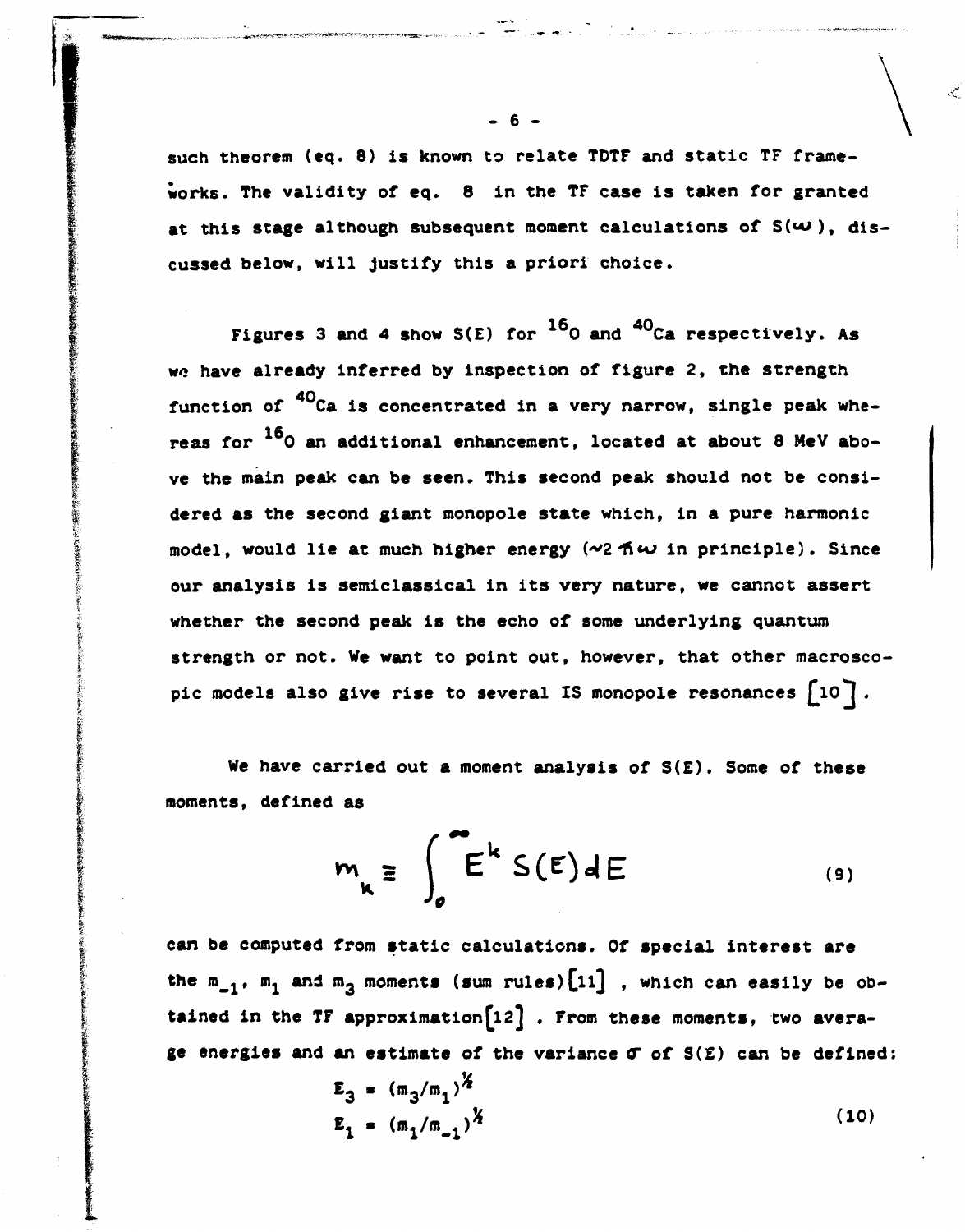$$
\sigma_{31}^2 = (\epsilon_3^2 - \epsilon_{11}^2)/4
$$

**Table 1 collects the results corresponding to 0 and Ca.**  Besides  $E_3$ ,  $E_1$  and  $\sigma_{31}$  we also show the average energy  $\overline{E}$  and the va**riance, both computed directly from S(E) as follows:** 

**- 7 -**

$$
\overline{E} = m_1/m_0
$$
\n(11)\n
$$
\sigma^2 = m_2/m_0 - (m_1/m_0)^2
$$

In the table, the row labeled "dynamic" corresponds to the results **obtained frum brute force integrations of eq. 9, whereas the "static" results were obtained as indicated in ref. 12. One can see from the table that the overall agreement is good.** 

**We have also performed some preliminar calculations at finite**  temperature  $[4]$ , following the methods proposed in refs. 2-4 and 12. **In this case, the agreement between static and dynamic calculations turns out to be as good as at zero temperature.** 

**Discussion. It is well known that the energy of the monopole mode can be obtained from many different methods besides the costly, detailed continuum RPA calculations. In this letter, our main point has been to show that, in the small amplitude limit, our TDTF model does reproduce the nuclear monopole oscillations, the collective energies being those one should expect from the nuclear hamiltonian we employ . The use of Nuclear Hydrodynamics means that our description of the mono**pole mode is a first sound one  $\lceil 1 \rceil$ . As a consequence, the descrip**tion of higher multipolar!ty resonances is beyond its scope (a possi**ble exception might by the dipole resonance in the Goldhaber-Teller **model).**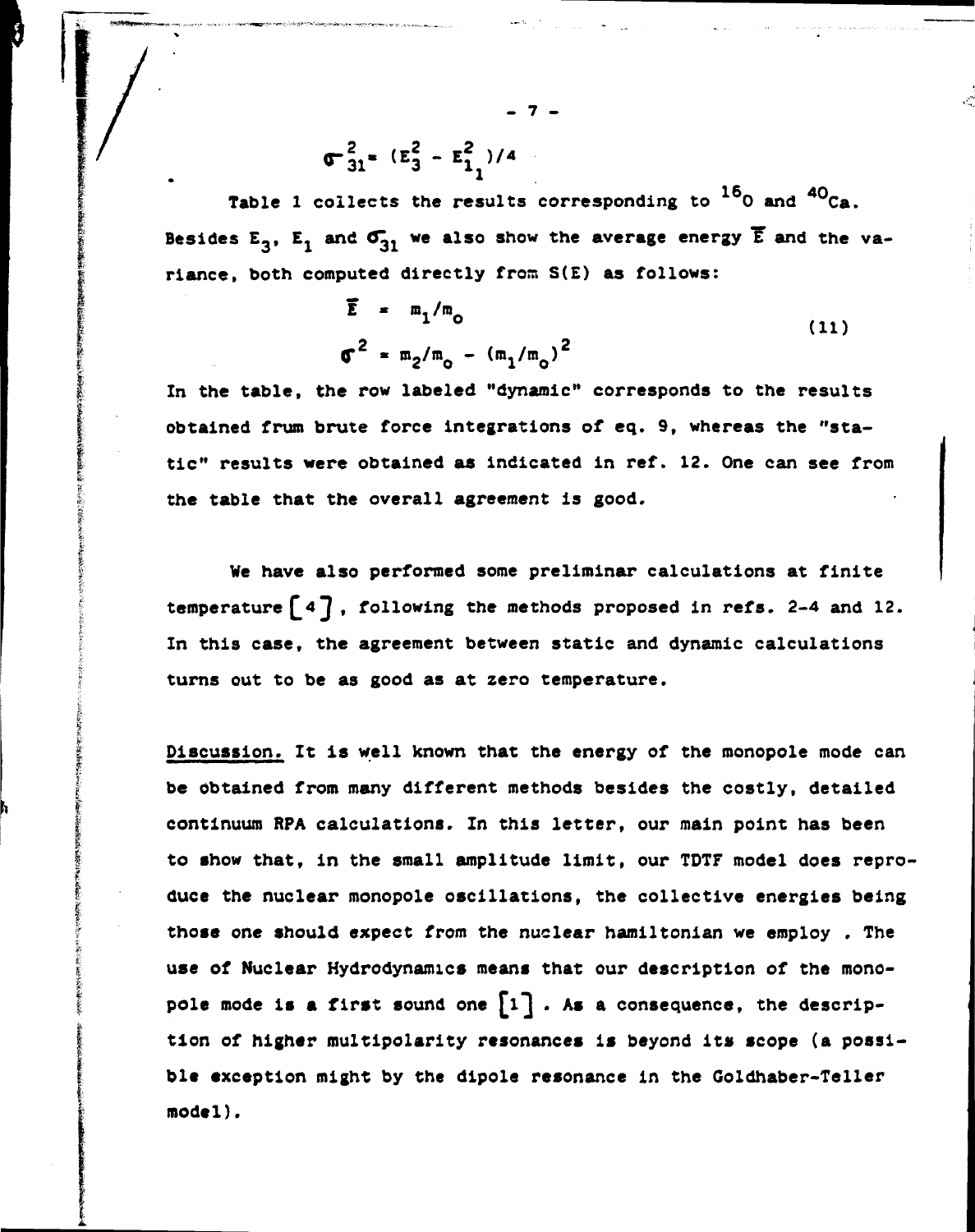**Concerning the monopole case, where the (existing) deformations of the Fermi sphere does not seem to play a relevant role, we expect our static sum rule calculations to be reliable for the following rea**sons. It has been pointed out [13] that the hydrodynamical (HD) model should be a reliable method for obtaining the  $m_{-1}$  and  $m_1$  sum rules, even in the case of non-spherical, static constraining fields  $[14]$ . For  $m_3$ , the reliability of the HD model in the case of the monopole **mode, comes from the accidental fact that the quantum kinetic energy and the TF one change in the same way when scaling the wave functions**  (and densities, respectively)  $\begin{bmatrix} 11 \end{bmatrix}$ . Thus, it is not surprising that **static TF calculations have yielded good results in the study of the**  breathing mode  $\begin{bmatrix} 12,15,16 \end{bmatrix}$ . Here, we have tried to go a step further, **presenting a circunstancial evidence (fulfillment of usual sum rules) about the reliability of the dynamical HD model for the study of monopole oscillations. We want to stress the fact that, triggered by a small perturbation, the response of the system has remained small too, without developping anharmoniclties. It may be seen as a trivial point, but within the RPA theory, the response of the system to a small perturbation is forced, by construction, to be small. In our calculations, as in those TDHF of refs 7 and 9, the system is let to evolve freely**  and by increasing the value of the constraining parameter  $\lambda$  one would **eventually reach a regime where the dynamical method would be still valid whereas RPA would not.** 

**Obviously, we do not claim the present method be an alternative to more fundamental RPA calculations. For example, an apparent shortcoming of HD is its poor estimate of the resonance escape width as compared with the RPA estimate. We work in coordinate space and conse-**

f,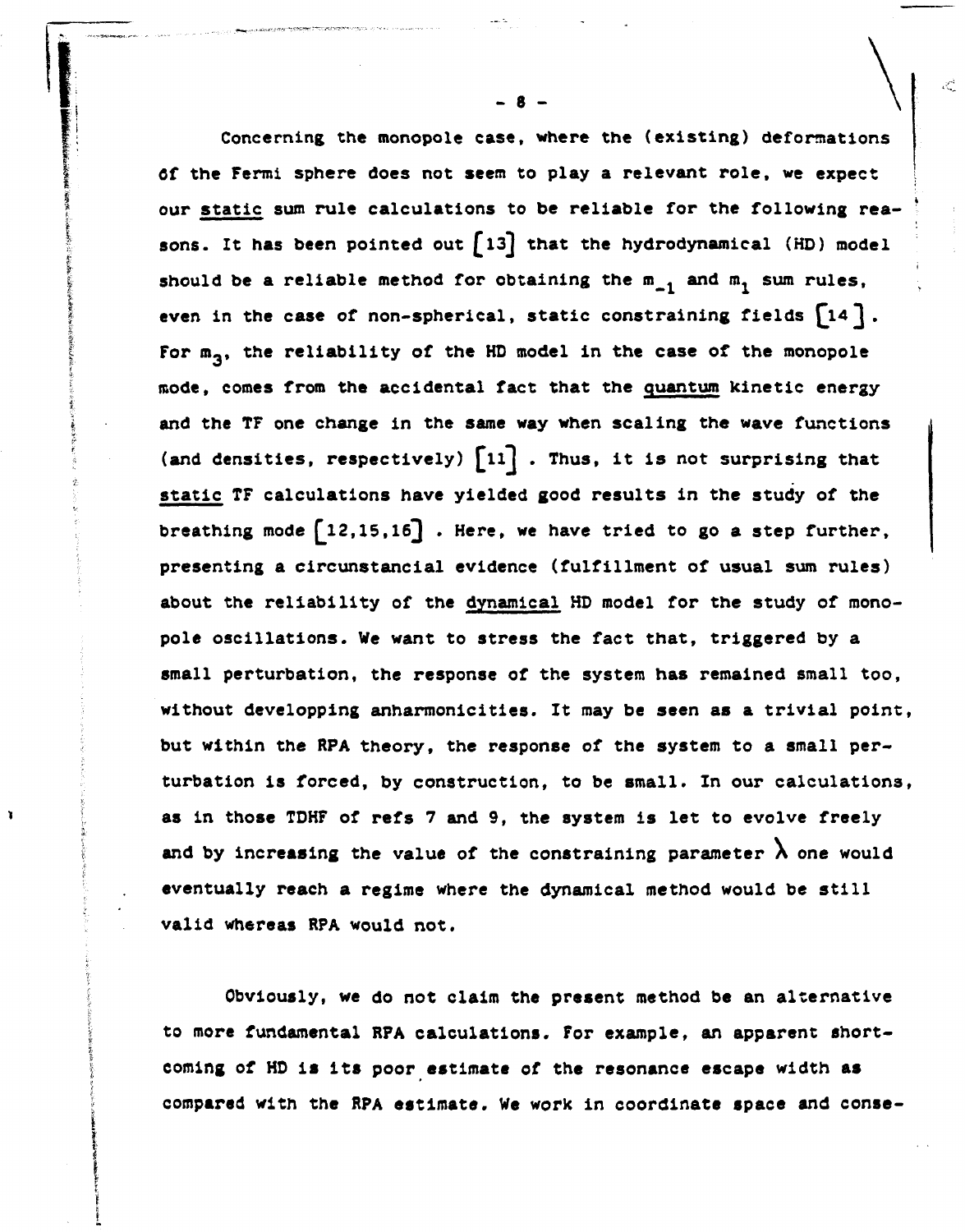**quently, the continuum states are automatically included in our calculation. It seems, thus, that within the present model, the coupling with the continuum states is too weak. Moreover, the continuum being different in TF and HF theories, we cannot expect TDTF to yield results close to those obtained from continuum RPA calculations. The**  Fluid Dynamics method of Holzwarth and Eckart  $\lceil 17 \rceil$  gives escape **widths in better agreement with RPA.** 

#### **Acknowledgments.**

**We are most indebted to Domènech Ros for his help with the Fourier transforms and to Joan Martorell and J.J. Egozcue for enlightening discussions. We also thank the Optics Group at the Uni versity of Barcelona for several discussions and for providing us with a Fast-Fourier transform code.** 

 $\mathcal{R}_{\mathrm{eq}}^{(2)}$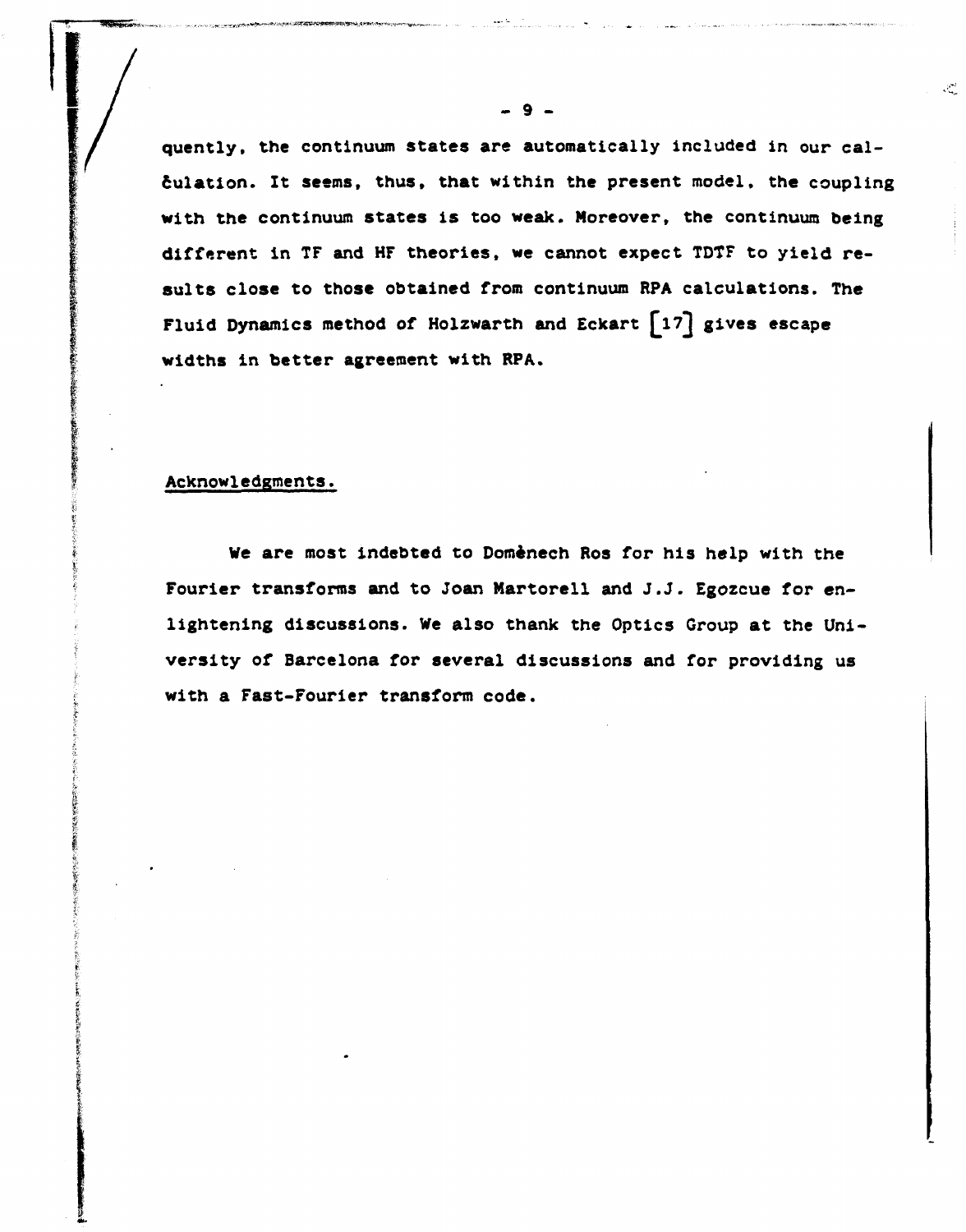### **References.**

ł

ĥ

- **1.- P. Ring and P. Schuck, The nuclear many-body problem, Springer-Verlag (1980)**
- **2.- J. Nemeth, M. Barranco, C. Ngo1 and E. Tomasi, Z. Phys. A320(1985) 691**
- 3.- C. Ngô, Lecture delivered at the Erice School **collisions from the Coulomb barrier up to the quark-gluon plasma" April 1985**
- **4.- M. Barranco, Lecture delivered at the La Râbida Summer School on Theory of Nuclear Structure and Reactions, June-July 1985 5.- E. Madelung, Z. Phys. 40 (1926) 322**
- **6.- D. Dalili, J. Nemeth and C. Ngo\ Z. Phys. A321 (1985) 335 7.- S. Stringari and D. Vautherin, Phys. Lett B88 (1979) 1**  8.- K.T. Davies and S.E. Koonin, Phys. Rev. C23 (1981) 2042 **9.- J. Blocki and H. Flocard, Phys. Lett B85 (1979) 163 10.- M. Brack and W. Stocker, Nucl. Phys. A406 (1983) 413 11.- 0. Bohigas, A.M. Lane and J. Martorell, Phys. Rep. 051(1979)267 12.- M. Barranco, S. Marcos and J. Treiner, Phys. Lett B143(1984)314 13.- S. Stringari, Phys. Lett B108(1985)232; Ann. Phys. 151(1983)35 14.- D. Pines and P. Nozières, The theory of quantum liquids, Benjamin**
- **15.- J. Treiner, H.Krivine, 0.Bohigas and J. Martorell, Nucl. Phys. A371 (1981) 253**

**1966; B.K. Jennings, Phys. Lett B96 (1980) 1** 

**16.- M. Barranco, A. Polls and J. Martorell, Nucl. Phys. A, in print 17.- G. Eckart and G. Holzwarth, Phys. Lett. 3118 (1982) 9**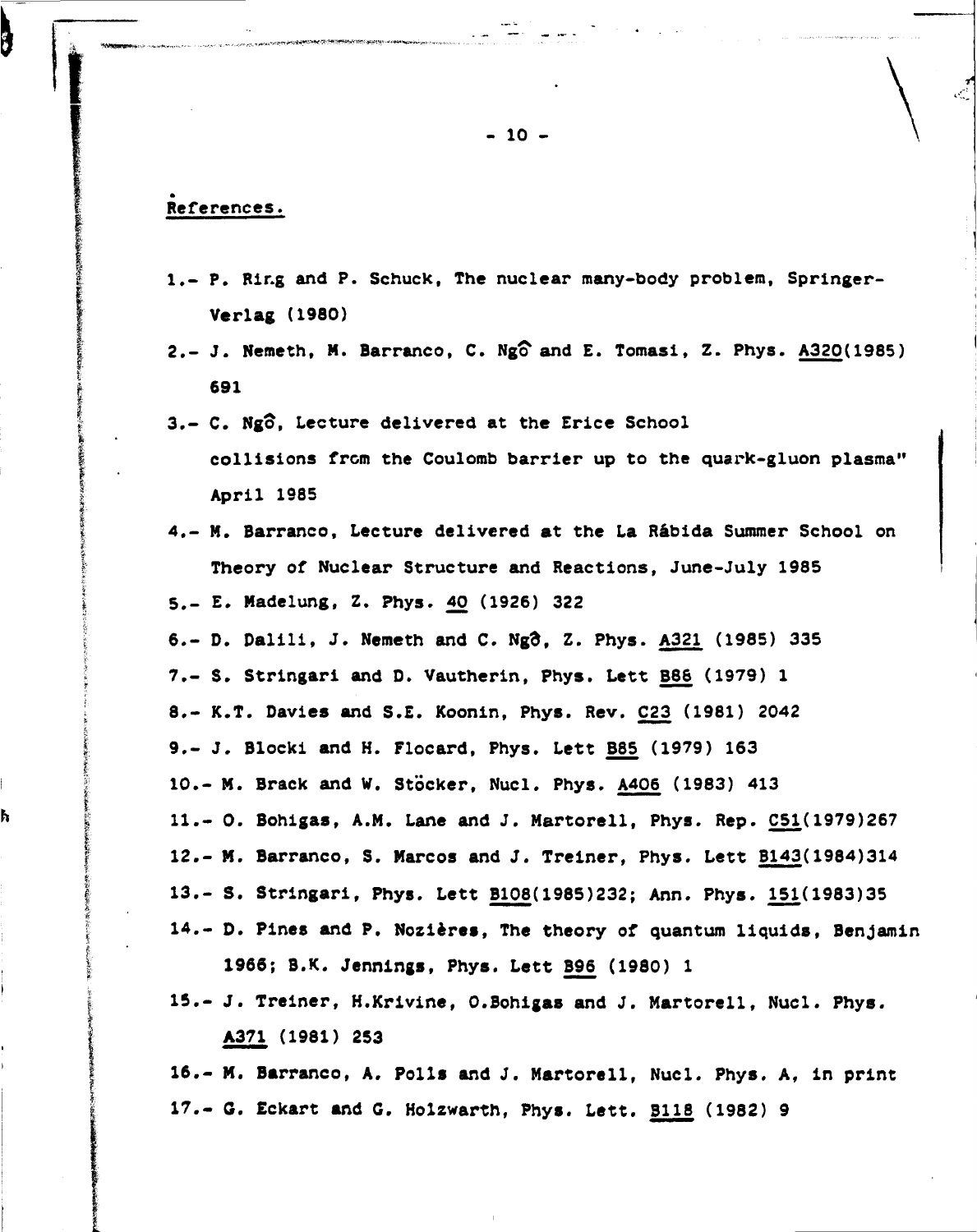Table captions.

 $\mathbf{b}$ 

化双形式式机械机械机械 医骨髓

Š,

# Table 1.- Characteristics of the isoscalar monopole resonance for  $16_{0}$  and  $40_{Ca}$

أبعد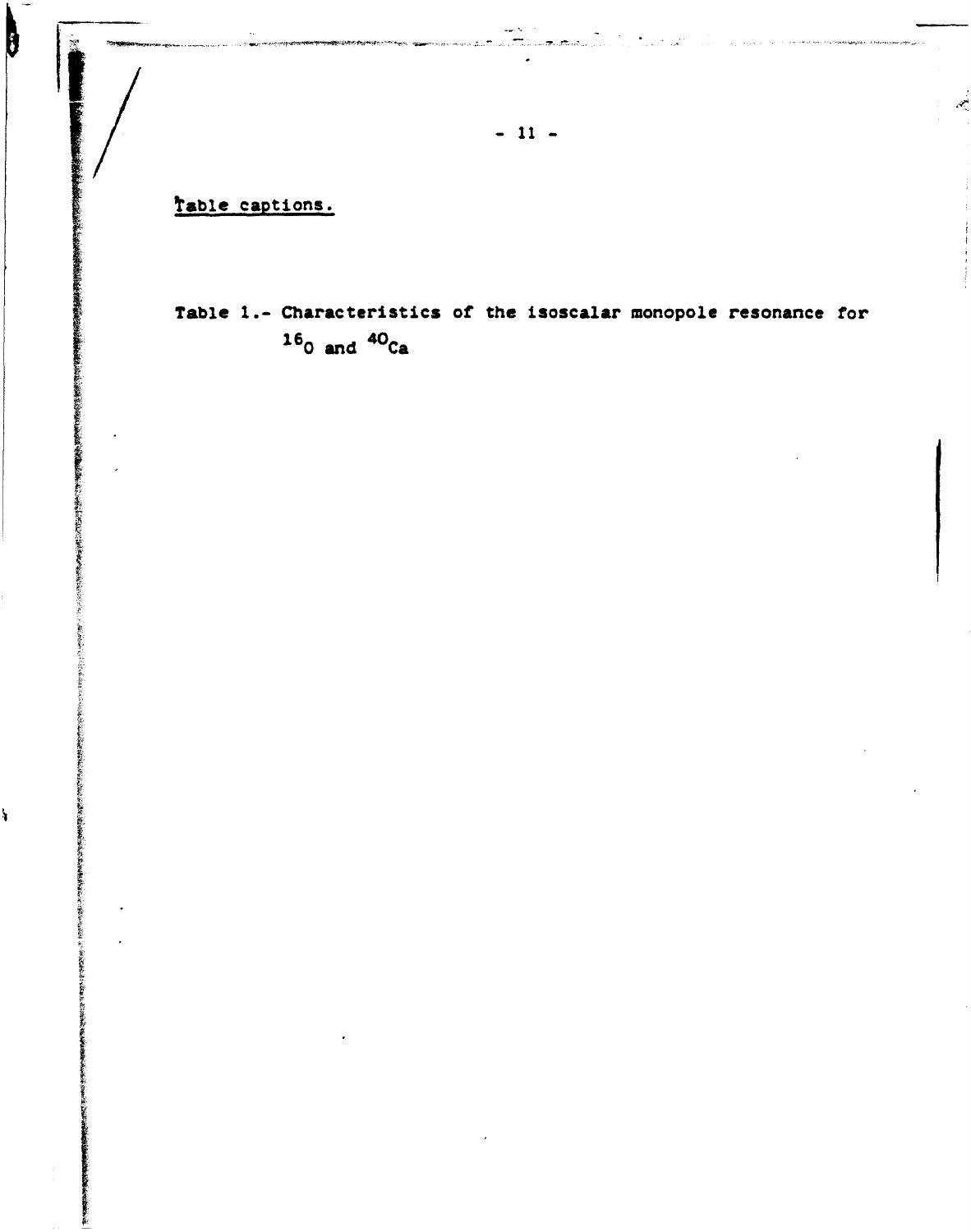| 2<br>$\ddot{\phantom{a}}$ |  |
|---------------------------|--|
|                           |  |

| IJ | Tabl | ÷ |  |
|----|------|---|--|
|    |      |   |  |

|                                                                                                              | 16 <sub>0</sub> |                                          | $40$ $ca$                     |                                                     |  |
|--------------------------------------------------------------------------------------------------------------|-----------------|------------------------------------------|-------------------------------|-----------------------------------------------------|--|
|                                                                                                              | Static          | Dynamic                                  | Static                        | Dynamic                                             |  |
| $m_{-1}$ (MeV <sup>-1</sup> fm <sup>4</sup> )                                                                | 5.94            | 5.31<br>$1.98 \times 10^{2}$             | 35.1                          | 33.8<br>$1.06 \times 10^3$                          |  |
| $m_{\Omega}$ (MeV)<br>$m_1$ (MeV fm <sup>4</sup> )  8.12 x 10 <sup>3</sup>                                   |                 | 7.52 $\times 10^3$                       | 3.50 $\times$ 10 <sup>4</sup> | $3.31 \times 10^{4}$                                |  |
| $m2$ (MeV <sup>2</sup> fm <sup>4</sup> )<br>$m_3$ (MeV <sup>3</sup> fm <sup>4</sup> ) 1.23 x 10 <sup>7</sup> |                 | $2.95 \times 10^5$<br>$1.20 \times 10^7$ | $3.61 \times 10^7$            | $1.04 \times 10^6$<br>3.30 $\times$ 10 <sup>7</sup> |  |
| $E_3$ (MeV)                                                                                                  | 38.9            | 40.0                                     | 32.1                          | 31.6                                                |  |
| $E_1$ (Mev)                                                                                                  | 37.0            | 37.6                                     | 31.6                          | 31.3                                                |  |
| $\widetilde{E}$ (MeV)                                                                                        |                 | 38.0                                     |                               | 31.3                                                |  |
| $\sigma_{31}$ (MeV)                                                                                          | 6.0             | 6.7                                      | 2.8                           | 2.1                                                 |  |
| $\sigma$ (MeV)                                                                                               |                 | 6.9                                      |                               | 2.2                                                 |  |

 $\hat{\mathcal{L}}$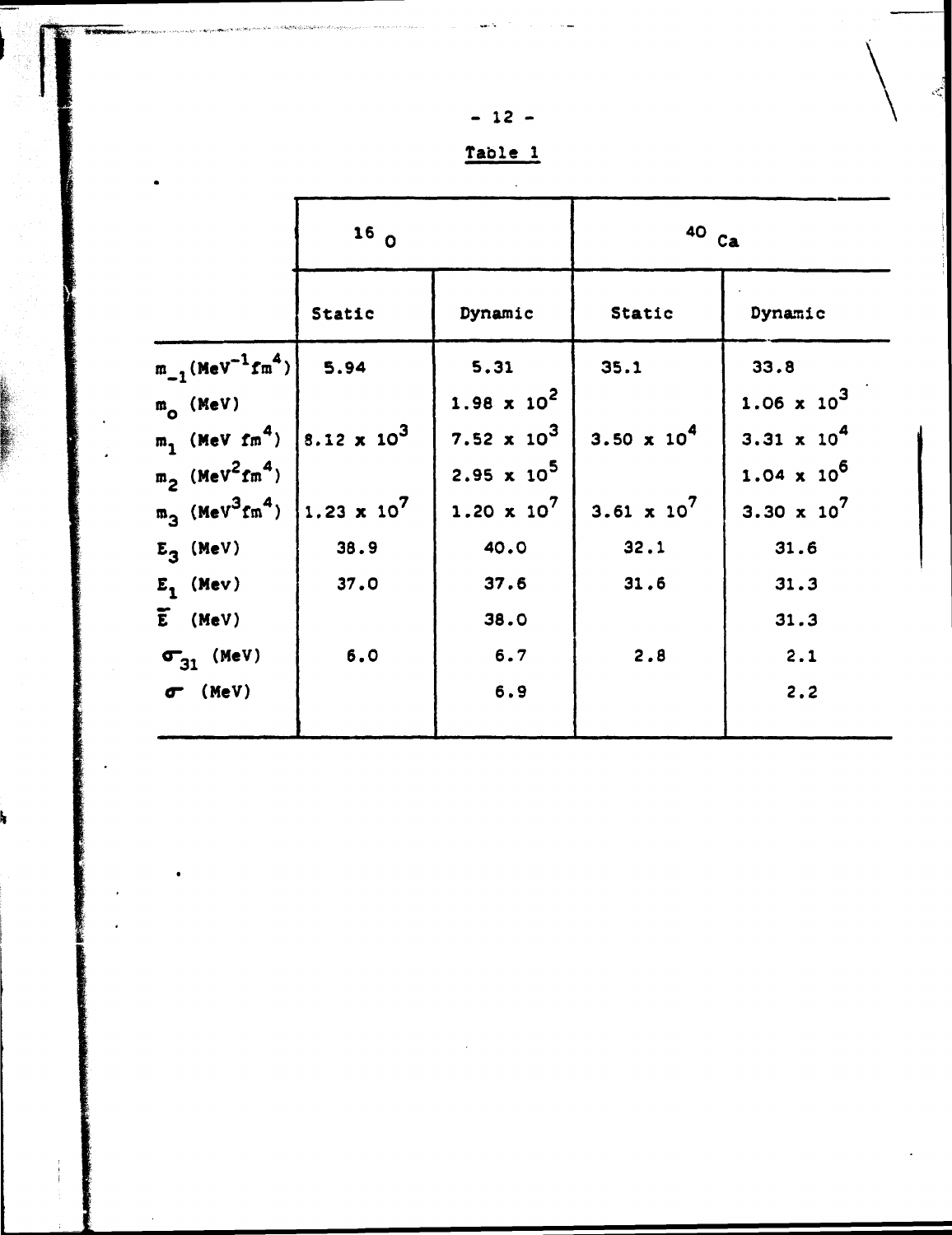Figure captions.

ħ

Figure 1.-  $\langle r^2 \rangle$ /A as a function of time for  $^{16}$ 0. Figure 2.-  $\langle r^2 \rangle$ /A as a function of time for <sup>40</sup>Ca. Figure 3.- Isoscalar strength function  $S(E)$  of  $^{16}O$ Figure 4.- Isoscalar strength function  $S(E)$  of  ${}^{40}$ Ca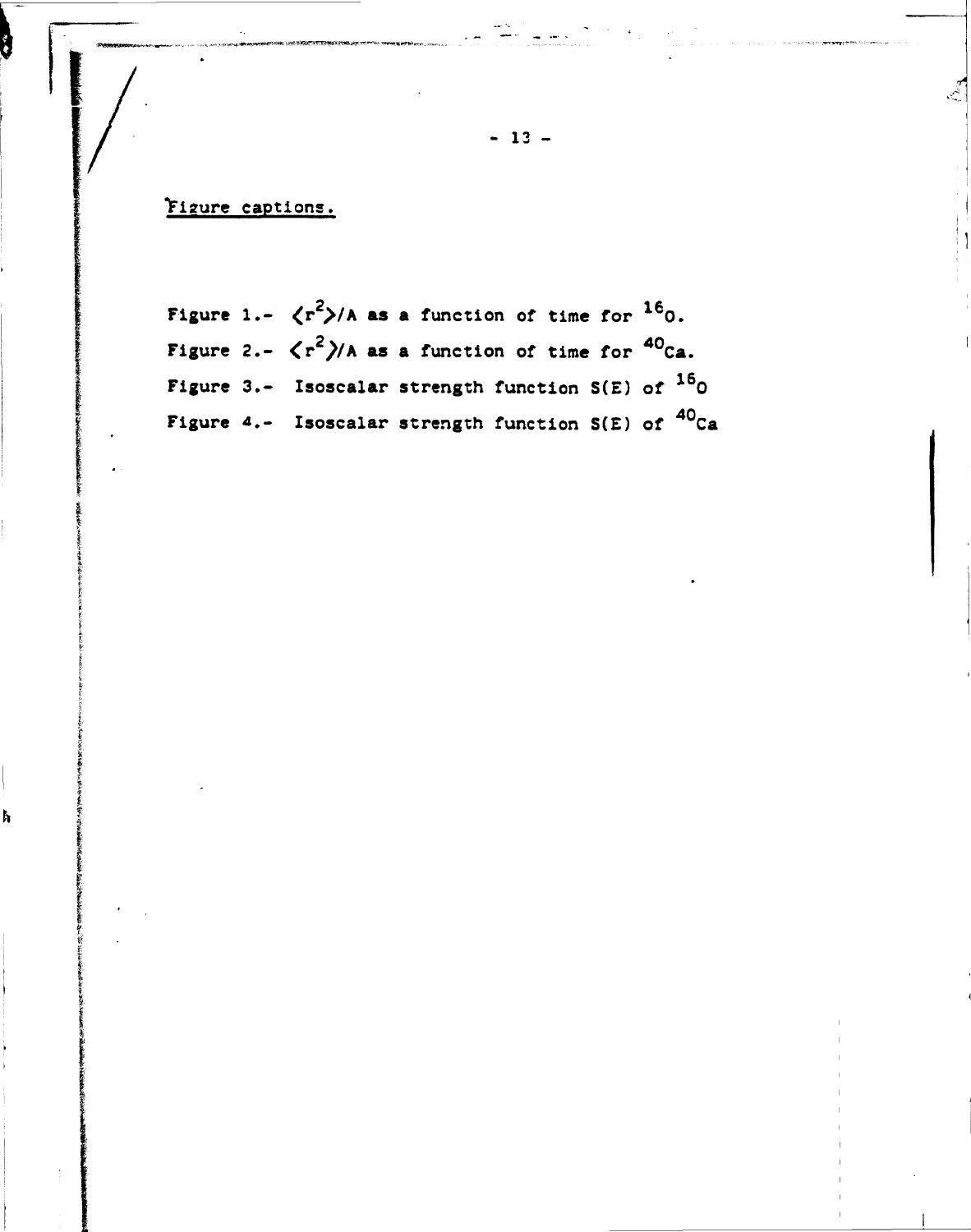

8

ħ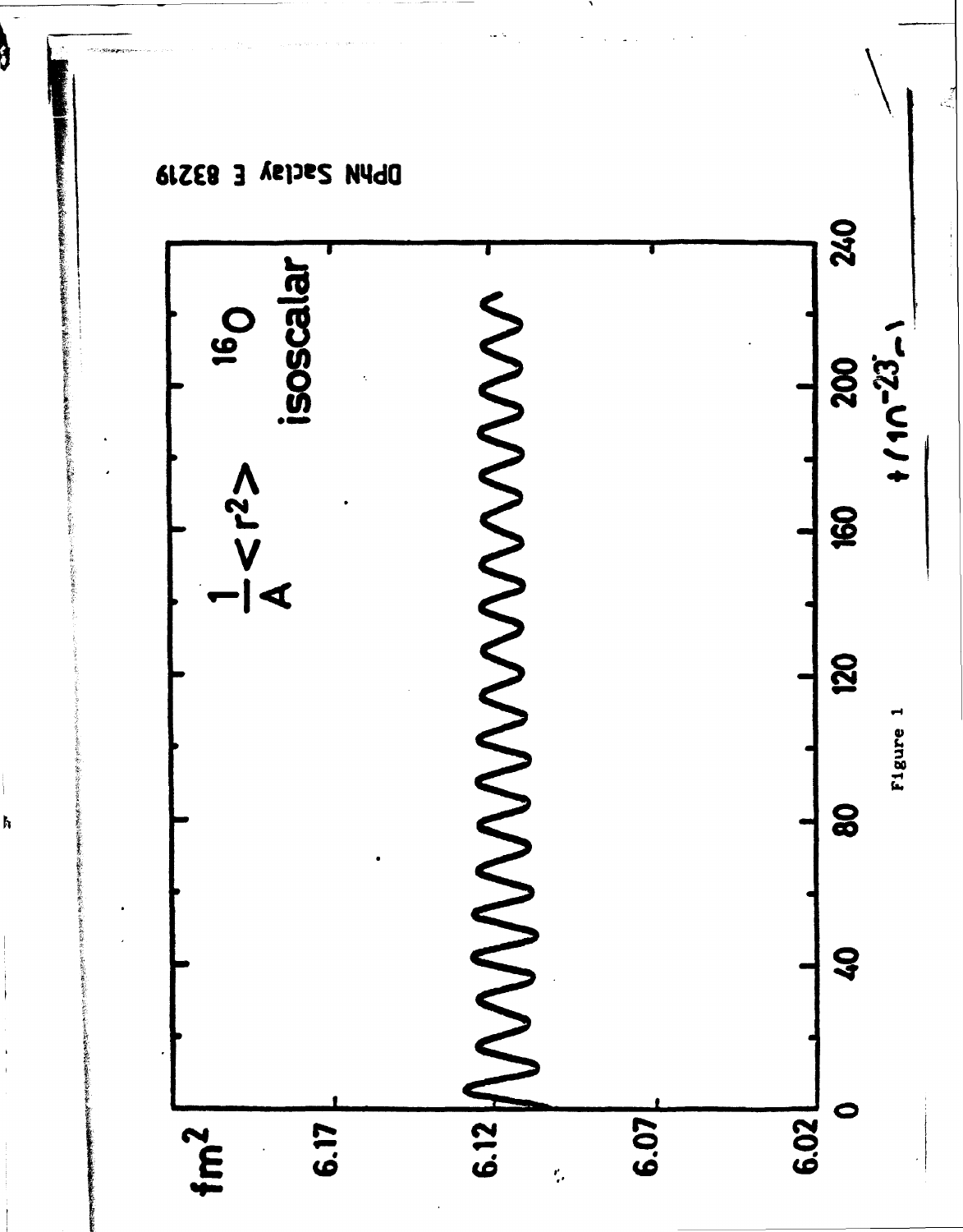

DbWA Zacral E LZZE8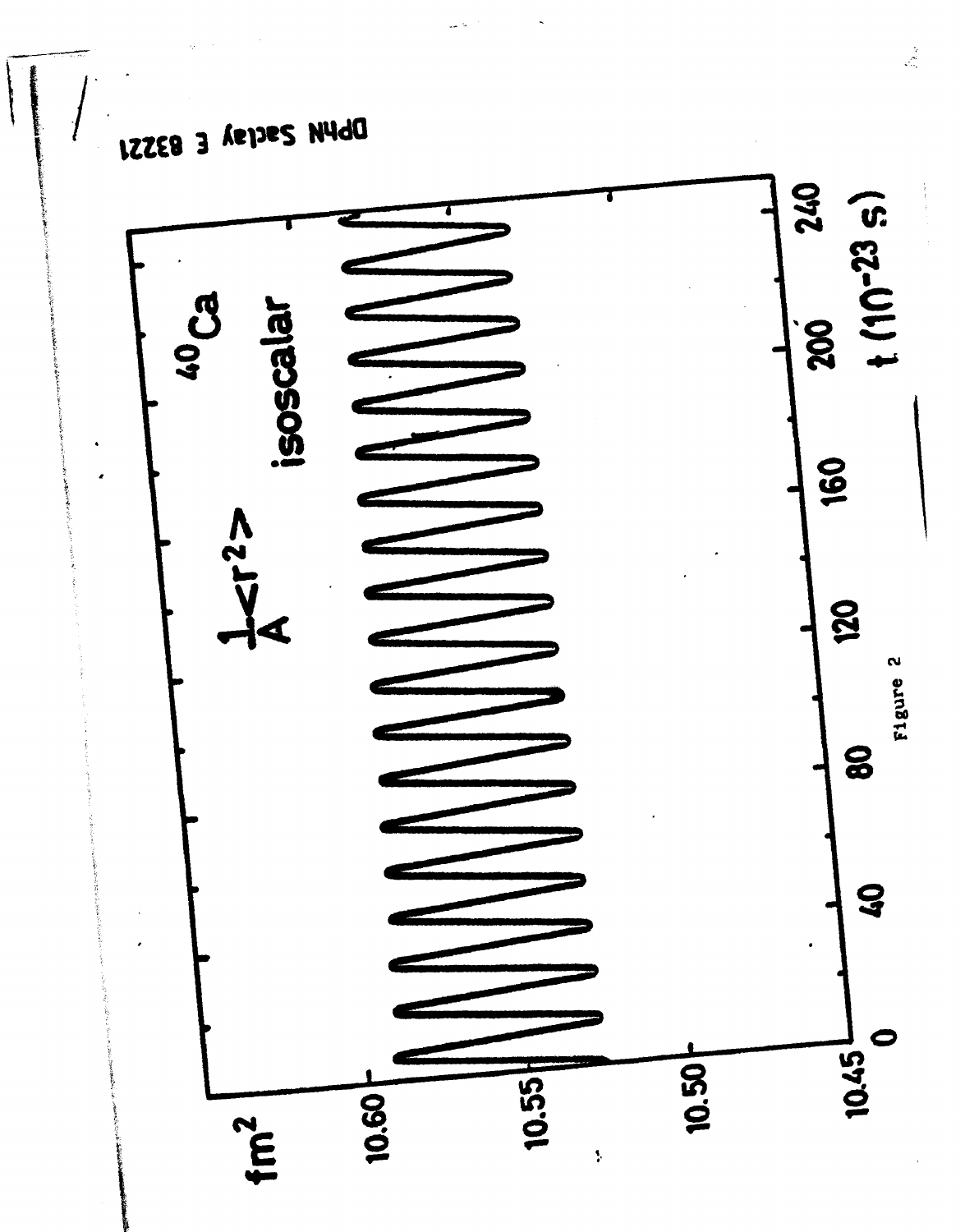